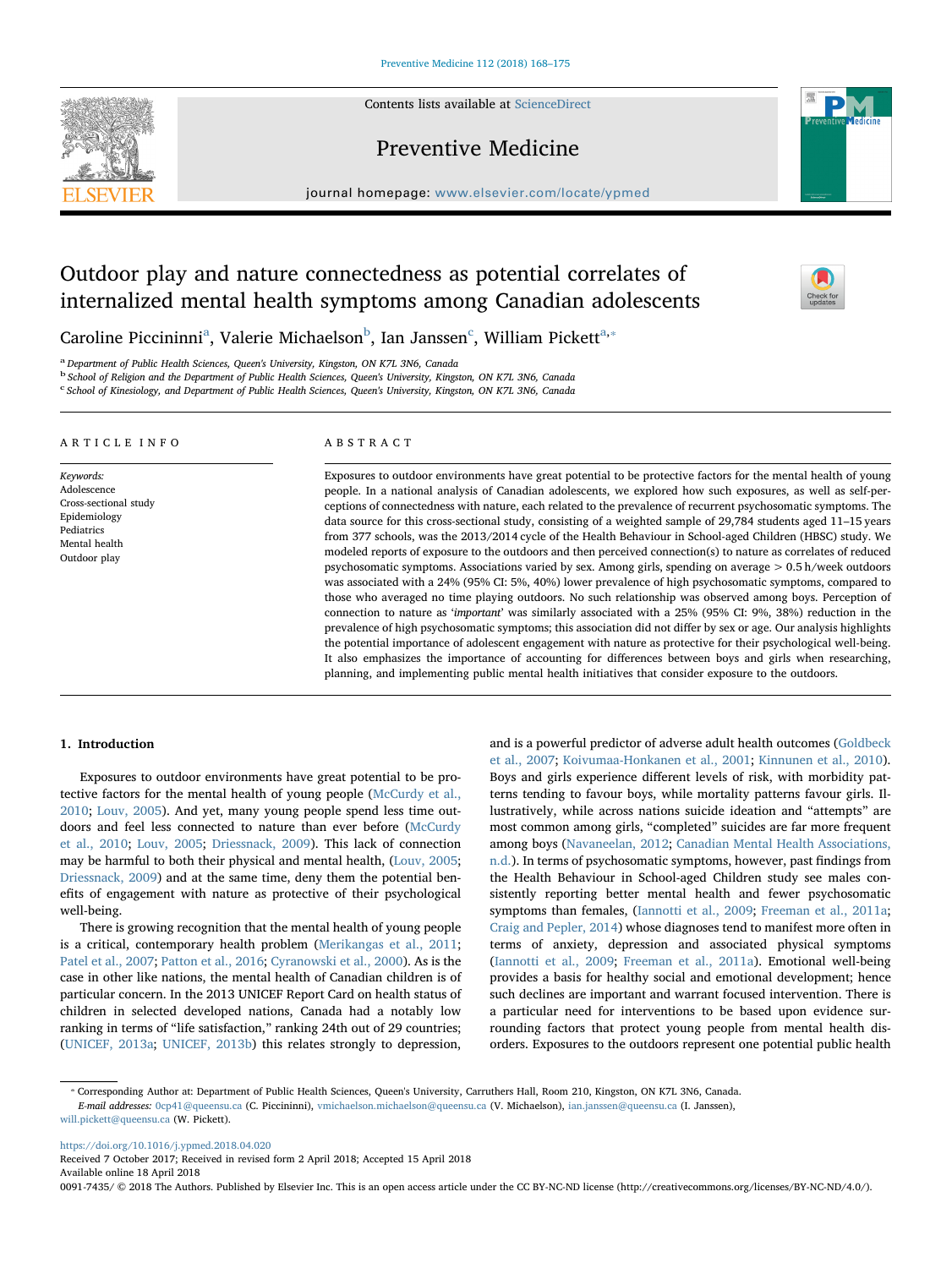strategy that may be protective, accessible, and affordable for many adolescent populations.

Despite growing interest in the potential psychological benefits of nature, ([Munoz, 2009](#page-6-13)) few large-scale studies of children have examined this topic. Most existing studies have focused on adult populations and have assessed exposure to natural environments through quantification of natural space in participants' neighborhoods ([Huynh](#page-6-14) [et al., 2013](#page-6-14); [Kytta et al., 2012;](#page-6-15) [Maas et al., 2009a;](#page-6-16) [van den Berg et al.,](#page-7-4) [2015;](#page-7-4) [de Vries et al., 2003;](#page-6-17) [Corraliza et al., 2012\)](#page-6-18). Amounts of public natural space in residential environments have been weakly related to positive emotional well-being after controlling for family, peer, and other contextual factors ([Huynh et al., 2013\)](#page-6-14). The potential mental health benefits of contact with and feelings towards nature, which are more proximal variables and take into account youth's own perceptions, have not been quantified on a population basis. Interaction with nature could have unique psychological benefits for young people; specifically, this population may derive additional benefits in terms of opportunities for play, learning about risks, and becoming comfortable with being exposed to natural environments ([Munoz, 2009;](#page-6-13) [O'Brien, 2005](#page-6-19)). Such mechanisms may serve as protective factors for mental health.

We had a unique opportunity to conduct a large and nationally representative cross-sectional epidemiologic study in order to address this gap in the adolescent health literature. Our aims were to explore how outdoor play and perceived importance of nature connectedness related to the prevalence of psychosomatic symptoms, one indicator of poor mental health [\(Boyce et al., 2008\)](#page-6-20). Based on the potential for interventions involving intentional exposure to nature among boys and girls of various ages, ([Barton and Pretty, 2010;](#page-5-0) [Barton et al., 2016](#page-5-1)) an additional objective was to identify whether these associations differed by sex and age.

# 2. Methods

#### 2.1. Data source and study sample

Data collected as part of the 2013/2014 cycle of the Canadian Health Behaviour in School-aged Children (HBSC) study were used. HBSC is a cross-sectional survey administered every four years to gather information on the health (physical, social, emotional, and spiritual domains) of adolescents aged 11 to 15 years [\(Currie et al., 2009\)](#page-6-21). Multistage cluster sampling is used, in which students are nested within classrooms, which in turn are nested within schools, school boards, then provinces and territories. In 2013/2014, the weighted Canadian sample included 29,784 students from 377 schools across the country. This sample was considered representative of public school students ( $> 93\%$ of the population) [\(Van Pelt et al., 2015\)](#page-7-5) based on language (English, French, Inuktitut), school board type (public, separate), size of the surrounding community (urban-rural continuum), and geographic location. A 77% participation rate was obtained at the individual student level [\(Freeman et al., 2016](#page-6-22)).

# 2.2. Ethics

The Canadian HBSC study holds ethics approval from the General Research Ethics Board at Queen's University and Public Health Agency of Canada/Health Canada. The plan for this analysis was also approved by the Queen's University Health Sciences and Affiliated Teaching Hospitals Research Ethics Board.

# 2.3. Key measures

Outdoor play was assessed using two items. The first asked students: "On weekdays, how many hours a day do you usually spend time playing outdoors outside school hours?" The second asked the same about weekends.[\(Freeman et al., 2016\)](#page-6-22) For both questions, possible responses in hours/day were 'none at all', 'half an hour', '1 h', '2 h', '3 h', '4 h', '5 h',

'6 h', and '7 h or more'. A weighted average of weekday and weekend hours was estimated and converted to hours of exposure per week. Outcome-based spline modeling was used to determine the most optimal cut-points for a posteriori categorization of this variable; ([Williams et al., 2006](#page-7-6)) this supported a cut-off value of "half an hour per week" or more vs. "none at all", and sensitivity analyses (data not shown) suggested that the use of different cut-offs did not change results or inferences substantially.

Nature connectedness comprised one of four domains of the HBSC spiritual health scale ([Gomez and Fisher, 2003](#page-6-23); [Michaelson et al.,](#page-6-24) [2016\)](#page-6-24). Responses to two items were summed [\(Michaelson et al., 2016](#page-6-24)). Participants were asked: "How important is it for you to feel connected to nature?" and: "How important is it for you to care for the natural environment?" (five response options, ranging from 1 - 'not at all important' to 5 - 'very important'). Three categories were derived: not important (2 to 4), somewhat important (5 to 8), and important (8 to 10) ([Michaelson et al., 2016](#page-6-24)).

Psychosomatic symptoms were measured via an eight-item scale that asked participants about the following complaints: psychological feeling low or depressed, irritability or bad temper, feeling nervous, and difficulties in getting to sleep; somatic - headache, stomach ache, backache, and feeling dizzy [\(Hetland et al., 2002](#page-6-25)). This composite scale has good internal consistency ( $α = 0.84$ ), [\(Currie et al., 2014](#page-6-26)) acceptable test-retest reliability as a whole ( $r = 0.79$ ) and for its two subscales  $(r = 0.61$  to 0.76) ([Haugland and Wold, 2001](#page-6-27)). For each symptom, respondents indicated how often it occurred in the past six months, with possible responses being 'about every day, 1; more than once a week, 2; about every week, 3; about every month, 4; and rarely or never, 5'. Responses were summed across the eight items to create a total score (range 8 to 40). A high score for psychosomatic symptoms was defined as having a total score of  $\leq$  28, as per precedent ([Kinnunen](#page-6-7) [et al., 2010](#page-6-7)).

Potential confounders and effect modifiers were based on literature precedent. Confounders that were considered included: sex (males vs. females), ([Simpson et al., 2006;](#page-7-7) [Richardson and Mitchell, 2010\)](#page-7-8) age (11 to 15y), ([Rathmann et al., 2016;](#page-7-9) [Astell-Burt et al., 2014a](#page-5-2)) socioeconomic status (a proxy measure that asked students: "How well off do you think your family is?"; 5 response options ranging from 'very well off' to 'not at all well off'), ([Langton et al., 2011](#page-6-28); [Kimbro and Schachter,](#page-6-29) [2011\)](#page-6-29) ethnicity (7 categories), [\(Pahwa et al., 2012](#page-6-30)) a school climate scale ( $\alpha = 0.78$ ), [\(Freeman et al., 2011a](#page-6-11); [Freeman et al., 2011b](#page-6-31); [Parsons, 2011](#page-6-32)) a family support scale ( $\alpha$  = 0.91), [\(Levin and Currie,](#page-6-33) [2003;](#page-6-33) [Levin et al., 2012\)](#page-6-34) a family communication scale ( $\alpha = 0.87$ ), ([Simpson et al., 2006](#page-7-7); [Levin and Currie, 2003](#page-6-33)) a friend support scale  $(\alpha = 0.92)$ , ([Dadvand et al., 2016;](#page-6-35) [Boyce, 2004\)](#page-5-3) the HBSC neighbourhood social capital scale ( $\alpha$  = 0.78), ([Aarts et al., 2012](#page-5-4); [Leslie and](#page-6-36) [Cerin, 2008](#page-6-36); [Astell-Burt et al., 2014b](#page-5-5)) and urban-rural geographic status, assessed via Beale code [\(Romans et al., 2011](#page-7-10); [Beale, 2004\)](#page-5-6). Sex and age were additionally tested as effect modifiers because previous work has suggested that the health benefits of nature may differ considerably for males and females and based on developmental stage ([Richardson and Mitchell, 2010](#page-7-8); [Astell-Burt et al., 2014a](#page-5-2)).

# 2.4. Statistical analysis

Descriptive analyses were used to profile the full sample, as well as the individuals falling in the high psychosomatic symptoms category, according to each exposure variable and suspected confounder and effect modifier. Standardized weights were applied to ensure representativeness by province/territory, age, and sex. Ninety-five percent confidence intervals that accounted for the clustered nature of the sampling design were estimated for comparisons of proportions.

We then created a series of models to quantify the strength and significance of associations between the key exposures (outdoor play then nature connectedness) and high psychosomatic symptoms. Intraclass correlation coefficients (ICCs) ([Merlo et al., 2006\)](#page-6-37) were estimated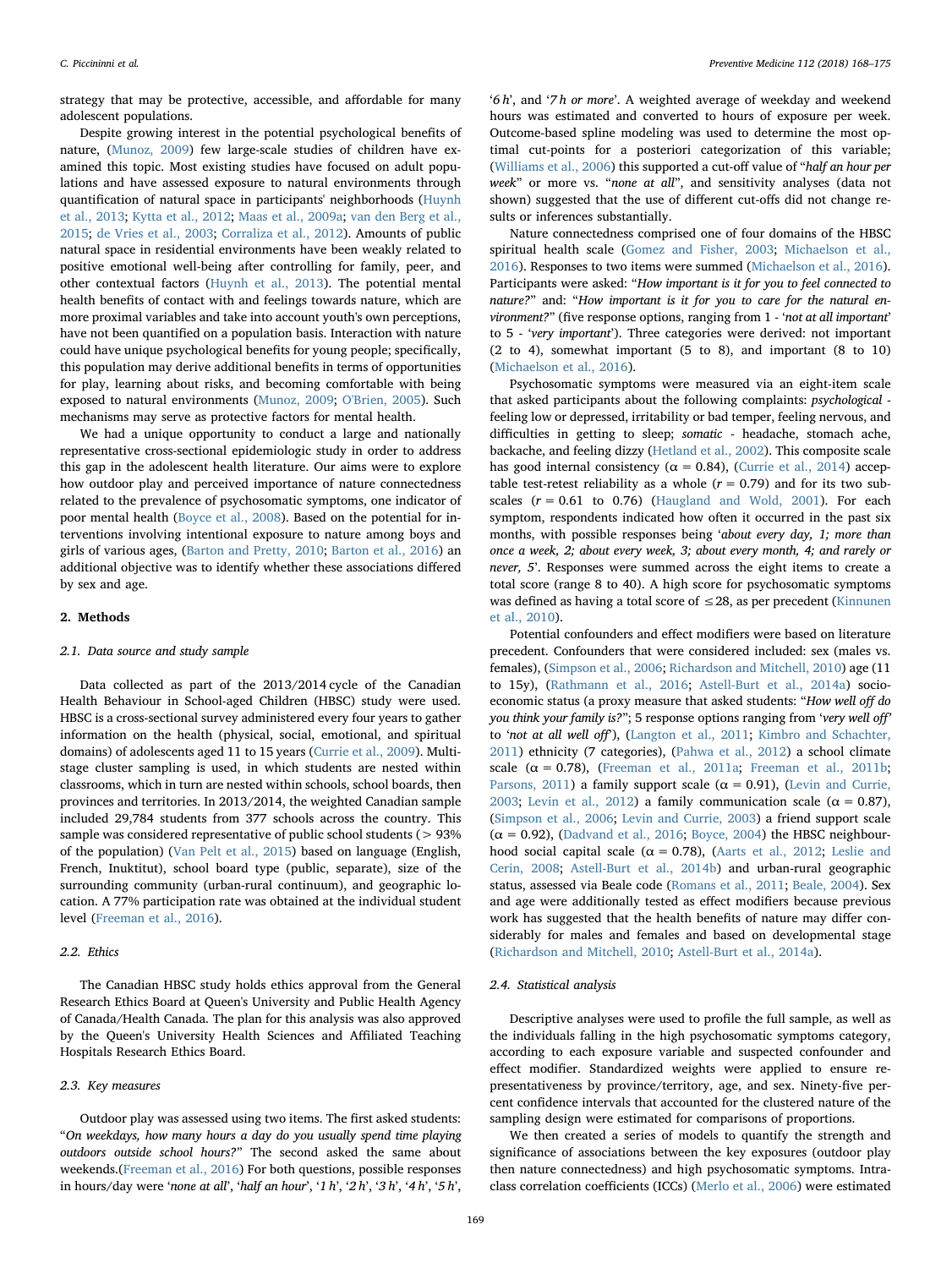to partition the variance at individual and then area (classroom and school) levels, and quantify the degree of clustering in the psychosomatic scale at each level. Next, using data from complete cases, generalized linear regression models were created using the PROC GENMOD procedure with a binomial distribution and log link function. To ensure parsimony, a backwards elimination strategy was used, starting with full models that included all potential confounders. Variables with  $P$ -values  $> 0.15$  were removed in descending order of significance. A change-in-estimate approach was then used to assess the consequences of variable removal, with any variables causing a change in the main effect estimate by 10% or greater kept in the final model ([Greenland, 1989\)](#page-6-38). Effect modification by sex and age was assessed through inclusion of two-way interaction terms.

Finally, we modeled associations between the two exposures and each of the eight individual psychosomatic symptoms, rather than the psychosomatic symptoms scale in full, in order to determine whether one symptom or a group of symptoms was unequally impacting the findings. In addition, in order to assess the impact of excluding those with missing data, sensitivity analyses involving imputation of missing data as the most extreme combinations of values for exposure and outcome variables were performed.

All analyses were conducted using SAS software version 9.4 (Cary, NC: SAS Institute Inc.).

### 3. Results

#### 3.1. Study sample

Our sample is described in [Table 1](#page-3-0). After removing all participants with missing data, the final sample for complete case analyses was reduced from 29,784 to 20,697 students. There were no notable differences between those included and excluded with regards to key study variables, including outdoor play, nature connectedness, psychosomatic symptoms, sex, age, ethnicity, and perceived family wealth.

# 3.2. Outdoor play and connections to nature

Participants reported playing outdoors outside of school hours for a mean of 15.0 (95% CI: 14.9 to 15.9) hours per week. A small portion (8.9%) of participants reported no outdoor play. Average weekly outdoor time was higher among males (16.8 h) than females (13.4 h) and decreased slightly with increasing grade from 15.8 h in Grade 6 to 14.1 h in Grade 10.

Connection to nature was considered 'important' by 59.2% of participants, with slight differences between males (57.2%) and females (61.0%). This proportion decreased with increasing grade from 72.0% in Grade 6 students to 50.3% in Grade 10 students.

#### 3.3. Psychosomatic symptoms

Approximately 28% of participants (18.9% of males, 37.5% of females) reported having high levels of psychosomatic symptoms. Higher proportions of females and older students reported experiencing each of the eight individual symptoms more often than once a week. We identified associations between having high psychosomatic symptoms and each of: perceived family wealth, ethnicity, urban-rural status, school climate, neighbourhood social capital, family support, family communication, and friend support [\(Table 1\)](#page-3-0).

# 3.4. Associations between outdoor play and psychosomatic symptoms

In empty models, the ICCs were 4.2% at the school level and 6.7% at the classroom level, indicating that homogeneity at the area level accounted for up to 10.9% of the observed variance in psychosomatic symptoms. Classrooms were specified as random effects in subsequent regression models.

Models examining relationships between outdoor play and psychosomatic symptoms suggested effect modification by sex but not by age ([Table 2](#page-4-0)). After adjustment for confounding factors, outdoor play averaging > 0.5 h weekly was associated with a 24% (95% CI: 5%, 40%) reduction in the prevalence of high psychosomatic symptoms among females, while no statistically significant relationship was observed among males. Findings from spline models indicated a threshold effect whereby the prevalence of high psychosomatic symptoms decreased from 0.5 h of weekly outdoor play to 14 h weekly, while levels past this did not result in further benefit.

When examined for individual psychosomatic symptoms, outdoor play for  $> 0.5$  h weekly was most strongly related to psychosomatic symptoms among females: feeling low or depressed (RR: 0.73; 95% CI: 0.56, 0.91), irritability or bad temper (RR: 0.72; 95% CI: 0.57, 0.91), feeling nervous (RR: 0.76; 95% CI: 0.62, 0.92), and difficulties in getting to sleep (RR: 0.75; 95% CI: 0.60, 0.92). Relationships between outdoor play and the four somatic symptoms were less consistent and not statistically significant ([Table 3\)](#page-4-1).

# 3.5. Associations between nature connectedness and psychosomatic symptoms

Identifying connection to nature as 'somewhat important' or 'important' was associated with lower prevalence levels of psychosomatic symptoms, after adjusting for confounders ([Table 4](#page-4-2)). This finding was observed consistently in groups defined by sex and age.

With respect to individual psychosomatic symptoms, nature connectedness was most strongly related to psychological symptoms: feeling low or depressed (RR: 0.72; 95% CI: 0.58, 0.88), irritability or bad temper (RR: 0.62; 95% CI: 0.52, 0.74), feeling nervous (RR: 0.84; 95% CI: 0.71, 0.99), and difficulties in getting to sleep (RR: 0.78; 95% CI: 0.66, 0.94) [\(Table 5\)](#page-4-3).

# 4. Discussion

Using data from a nationally representative sample of Canadian adolescents, we found that engagement in outdoor play (even half hour per week, on average) was associated with decreased prevalence levels of psychological symptoms reported by females. We also found that an appreciation of the importance of feeling connected to nature was associated with decreased prevalence of psychosomatic symptoms in both males and females. The strongest relationships existed for the four items that make up the psychological dimension of a psychosomatic symptoms scale. Our findings therefore suggest a potential protective role of engagement with natural environments against symptoms of poor mental health among Canadian adolescents.

Our study contributes to an emergent body of literature on the potential importance of nature in the mental health of young people. Based on geographic information system analyses, weak and inconsistent relationships have been identified previously in Canadian analyses ([Huynh et al., 2013](#page-6-14)). The more consistent relationships identified in our study may be attributable to our application of more direct measures of usage and self-perceptions of the importance of natural space in the lives of children. Although proximity to and availability of natural space are determinants of its usage, mental health benefits derived from nature are more closely related to individual perceptions and usage patterns ([McMahan and Estes, 2015](#page-6-39); [Sturm and Cohen, 2014](#page-7-11)). Having participants report on subjective feelings of the importance of connectedness to nature captures such perceptions at a more personalized, and perhaps in terms of measures – more sensitive level. Analogous findings have been identified for a number of well-being indicators in samples of Canadian university students ([Nisbet et al., 2011\)](#page-6-40).

It remains uncertain how much outdoor play is sufficient to affect the prevalence of poor mental health outcomes among adolescents. However, our findings are consistent with those of two other recent studies, both of which focused on adult samples, and which have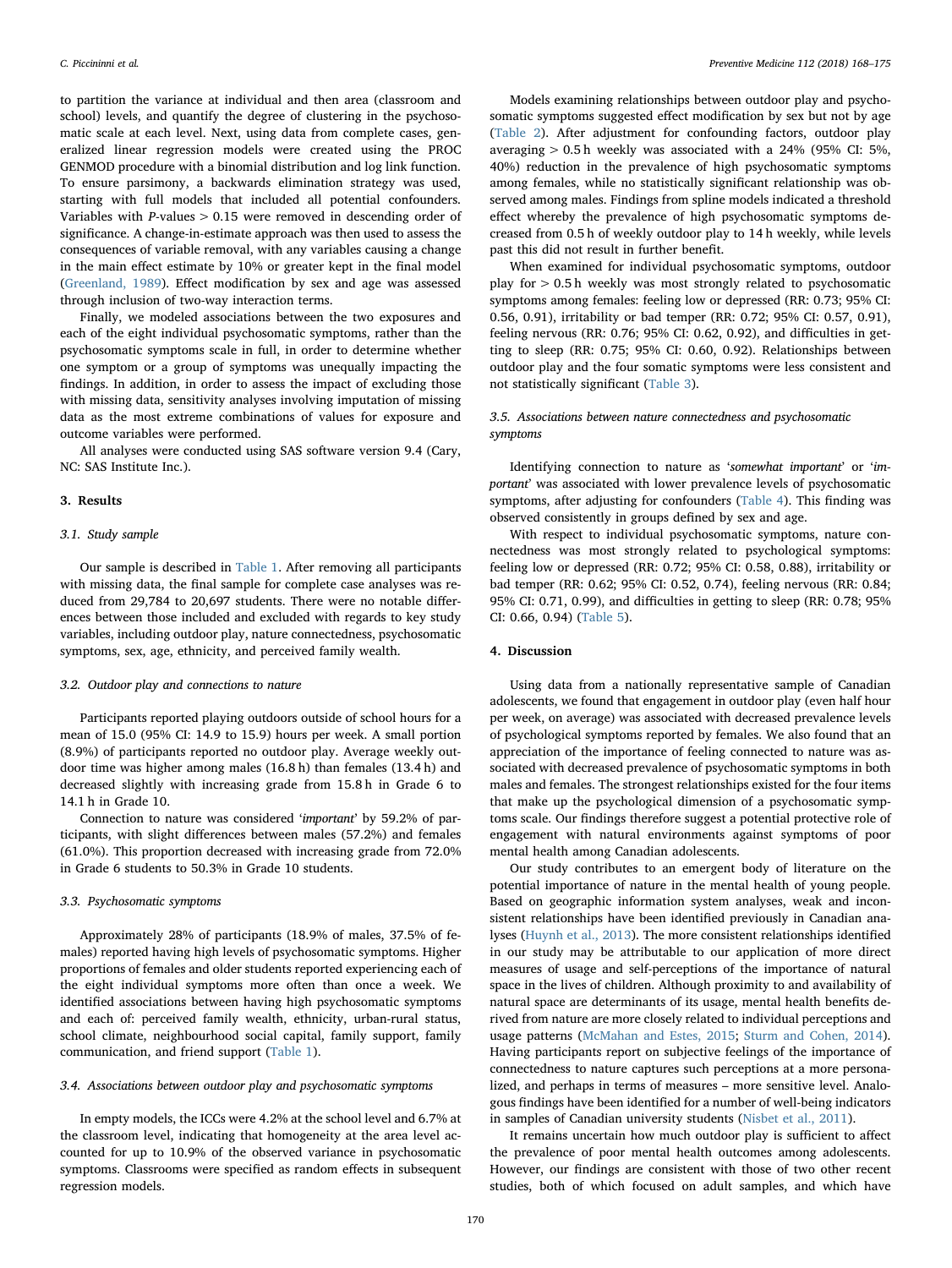### <span id="page-3-0"></span>Table 1

Description of exposure variables and potential confounders and effect modifiers for full study sample and for students reporting high psychosomatic symptoms; Canadian 2013/2014 HBSC study.

|                                        | Complete case sample<br>$(n = 20,697)$ |                                    | High psychosomatic symptoms<br>$(n = 5928)$ |                                        |
|----------------------------------------|----------------------------------------|------------------------------------|---------------------------------------------|----------------------------------------|
|                                        | n                                      | Column %<br>(95% CI)               | $\mathbf n$                                 | Row %<br>(95% CI)                      |
| Outdoor play                           |                                        |                                    |                                             |                                        |
| 0h weekly                              | 1775                                   | 8.5(8.2,8.8)                       | 712                                         | 40.1 (37.1,43.2)                       |
| $0.5 - 6.5$ h weekly                   | 5767                                   | 27.8 (27.3,28.3)                   | 1753                                        | 30.4 (28.7,32.1)                       |
| 7-13.5 h weekly                        | 4593                                   | 22.1 (21.7,22.6)                   | 1231                                        | 26.8 (24.9,28.6)                       |
| 14-34.5 h weekly                       | 7018                                   | 33.8 (33.3,34.3)                   | 1783                                        | 25.4 (23.9,26.8)                       |
| $\geq$ 35 h weekly                     | 1610                                   | 7.8(7.5, 8.1)                      | 449                                         | 27.9 (24.8,31.0)                       |
| Connection to nature                   |                                        |                                    |                                             |                                        |
| Not important                          | 1885                                   | 9.1(8.8, 9.4)                      | 829                                         | 44.0 (40.8,47.2)                       |
| Somewhat important                     | 6682                                   | 32.2 (31.7,32.7)                   | 2112                                        | 31.6 (30.0,33.3)                       |
| Important                              | 12,196                                 | 58.7 (58.2,59.2)                   | 2964                                        | 24.3 (32.2, 25.3)                      |
| Sex                                    |                                        |                                    |                                             |                                        |
| Female                                 | 9821                                   | 47.3 (46.8,47.8)                   | 3683                                        | 37.5 (36.3,38.7)                       |
| Male                                   | 10,942                                 | 52.7 (52.2,53.2)                   | 2068                                        | 18.9 (17.7,19.8)                       |
| Grade                                  |                                        |                                    |                                             |                                        |
| 6                                      | 2903                                   | 14.0 (13.7,14.4)                   | 537                                         | 18.5 (16.7,20.2)                       |
| 7                                      | 3995                                   | 19.2 (18.8,19.6)                   | 919                                         | 23.0 (21.3,24.6)                       |
| 8                                      | 4206                                   | 20.3 (19.9,20.7)                   | 1140                                        | 27.1 (25.4,28.9)                       |
| 9                                      | 5060                                   | 24.4 (23.9,24.8)                   | 1665                                        | 32.9 (31.1,34.7)                       |
| 10                                     | 4600                                   | 22.2 (21.7,22.7)                   | 1628                                        | 35.4 (33.4,37.4)                       |
| Perceived family wealth (SES)          |                                        |                                    |                                             |                                        |
| Below average                          | 1904                                   | 9.2(8.7, 9.5)                      | 918                                         | 48.2 (46.0,52.0)                       |
| Average                                | 7130                                   | 34.4 (33.9,34.9)                   | 2396                                        | 33.6 (32.1,35.1)                       |
| Above average                          | 11,732                                 | 56.7 (56.2,57.1)                   | 2628                                        | 22.4 (21.3,23.4)                       |
|                                        |                                        |                                    |                                             |                                        |
| Ethnicity<br>Canadian dominant culture | 16,574                                 |                                    | 4939                                        |                                        |
| African                                | 643                                    | 79.8 (79.4,81.2)<br>3.1(2.9,3.3)   | 125                                         | 29.8 (28.8,30.7)<br>19.4 (15.7,23.0)   |
| Arab & West Asian                      | 359                                    | 1.7(1.6,1.8)                       | 97                                          | 27.0 (21.0,32.9)                       |
| East & Southeast Asian                 | 1473                                   | 7.1(8.8,7.4)                       | 379                                         | 25.7 (22.6, 28.8)                      |
| Latin American                         | 212                                    | 1.0(0.9,1.1)                       | 6                                           | 29.0 (20.6,37.5)                       |
| South Asian & East Indian              | 816                                    | 3.9(3.7, 4.1)                      | 161                                         | 19.7 (16.2,23.2)                       |
| Other                                  | 687                                    | 3.3(3.1,3.5)                       | 161                                         | 23.5 (19.0,27.8)                       |
| Urban-rural status                     |                                        |                                    |                                             |                                        |
| 1 (most rural)                         | 825                                    | 4.0(3.7, 4.3)                      | 215                                         | 26.1 (23.4,28.8)                       |
| $\boldsymbol{2}$                       | 7536                                   | 36.4 (35.9,36.9)                   | 2246                                        | 29.8 (28.3,31.2)                       |
| 3                                      | 4013                                   | 19.4 (18.9,19.9)                   | 1112                                        | 27.7 (25.7,29.7)                       |
| 4                                      | 5233                                   | 25.3 (25.0, 25.6)                  | 1491                                        | 28.5 (26.9,30.1)                       |
| 5 (most urban)                         | 3157                                   | 15.3 (14.9,15.7)                   | 833                                         | 26.4 (24.6,28.2)                       |
| School climate                         |                                        |                                    |                                             |                                        |
| Low                                    | 6650                                   | 32.0 (31.5,32.5)                   | 3066                                        | 46.1 (44.5,47.8)                       |
| Medium                                 | 7368                                   | 35.2 (34.7,35.7)                   | 1798                                        | 24.4 (23.0, 25.7)                      |
| High                                   | 7089                                   | 32.8 (32.5,33.5)                   | 1035                                        | 14.6 (13.5, 15.7)                      |
| Neighbourhood social capital           |                                        |                                    |                                             |                                        |
| Low                                    | 6307                                   | 30.4 (29.9,30.9)                   | 2523                                        | 40.0 (38.3,41.7)                       |
| Medium                                 | 7368                                   | 35.5 (35.0,36.0)                   | 1894                                        | 25.7 (24.4,27.1)                       |
| High                                   | 7089                                   | 34.1 (33.6,34.6)                   | 1460                                        | 20.6 (19.3,21.9)                       |
|                                        |                                        |                                    |                                             |                                        |
| Family support<br>Low                  | 7055                                   | 34.0 (33.5,34.5)                   | 3203                                        | 45.4 (43.8,47.1)                       |
| Medium                                 | 6963                                   | 33.5 (33.0,34.0)                   | 1532                                        | 22.0 (20.7,23.3)                       |
| High                                   | 6746                                   | 32.5 (32.0,33.0)                   | 1113                                        | 16.5 (15.3,17.8)                       |
|                                        |                                        |                                    |                                             |                                        |
| Family communication                   |                                        |                                    |                                             |                                        |
| Low                                    | 6399                                   | 30.8 (30.3,31.3)                   | 2988                                        | 46.7 (45.0,48.3)                       |
| Medium<br>High                         | 7827<br>6538                           | 37.7 (37.2,38)<br>31.5 (31.0,32.0) | 1863<br>1059                                | 23.8 (22.5, 25.1)<br>16.2 (15.0, 17.4) |
|                                        |                                        |                                    |                                             |                                        |
| Friend support                         |                                        |                                    |                                             |                                        |
| Low                                    | 6961                                   | 33.5 (33.0,34.0)                   | 2325                                        | 33.4 (31.9,34.9)                       |
| Medium                                 | 7253                                   | 34.9 (34.4,35.4)                   | 1857                                        | 25.6 (24.2,27.0)                       |
| High                                   | 6550                                   | 31.5 (31.0,32.0)                   | 1683                                        | 25.7 (24.3,27.2)                       |

suggested as little as 30 min weekly may be protective [\(Shanahan et al.,](#page-7-12) [2016;](#page-7-12) [Kerr et al., 2012\)](#page-6-41). The majority (91.1%) of adolescents in our sample met this 30 min/week threshold. Scottish researchers similarly have concluded that being active in a natural environment even once per week may be sufficient for positive benefits ([Mitchell, 2013\)](#page-6-42). It also remains uncertain whether the apparent benefits of outdoor play were attributable to physical activity that occurs when outdoors, the benefits of increased social interaction that occur outdoors, or some other effect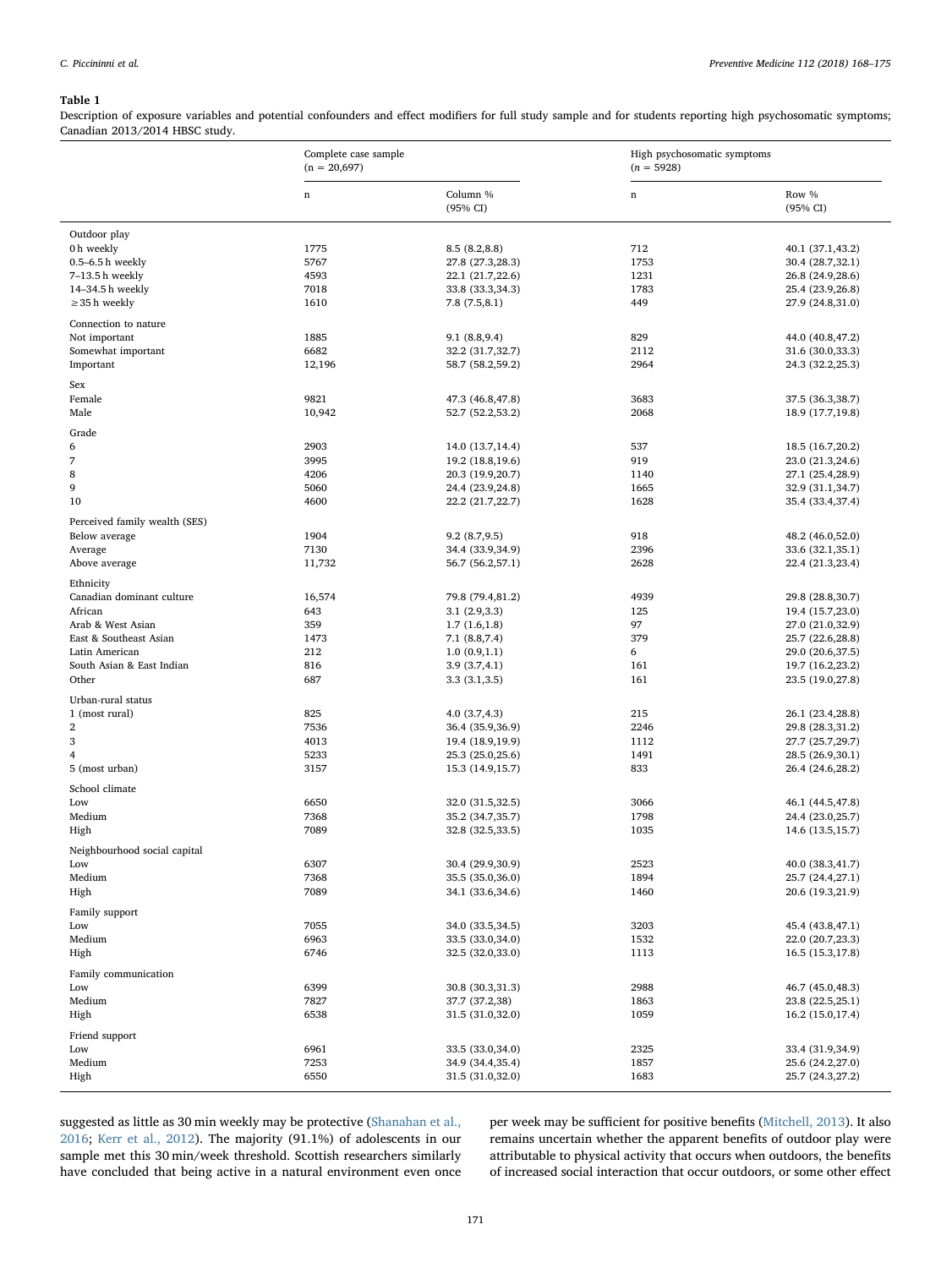#### <span id="page-4-0"></span>Table 2

Results of multivariate log-binomial regression models for the association between weekly outdoor play and having high psychosomatic symptoms stratified by sex; Canadian 2013/2014 HBSC study.

| Outdoor play           | High psychosomatic<br>symptoms<br>% (95% CI) | Unadjusted<br>model<br>RR (95% CI) | Adjusted model <sup>a</sup><br>RR (95% CI) |  |
|------------------------|----------------------------------------------|------------------------------------|--------------------------------------------|--|
| Males ( $n = 10,438$ ) |                                              |                                    |                                            |  |
| 0h/week                | 26.7 (22.5,30.9)                             | $1.00$ (ref)                       | $1.00$ (ref)                               |  |
| $\geq$ 0.5 h/week      | 18.8 (17.0,19.2)                             | 0.62(0.48, 0.79)                   | 0.99(0.72, 1.36)                           |  |
| $0.5 - 6.5 h$ /week    | 19.0 (16.8,21.2)                             | 0.65(0.49, 0.88)                   | 1.07 (0.74,1.53)                           |  |
| 7-13.5 h/week          | 18.4 (16.0,20.7)                             | 0.63(0.48, 0.81)                   | 1.01(0.72, 1.40)                           |  |
| $14 - 34.5 h/$         | 17.0 (15.3,18.7)                             | 0.57(0.43, 0.76)                   | 0.92(0.65, 1.29)                           |  |
| week                   |                                              |                                    |                                            |  |
| $\geq$ 35 h/week       | 19.8 (16.3,23.3)                             | 0.68(0.49, 0.96)                   | 1.04 (0.70,1.56)                           |  |
| Females $(n = 11,401)$ |                                              |                                    |                                            |  |
| 0 h/week               | 51.5 (47.4,55.6)                             | $1.00$ (ref)                       | $1.00$ (ref)                               |  |
| $\geq$ 0.5 h/week      | 36.1 (34.8,37.8)                             | 0.56(0.47, 0.67)                   | 0.76(0.60, 0.95)                           |  |
| $0.5 - 6.5$ h/week     | 37.7 (35.4,39.9)                             | 0.59(0.49, 0.72)                   | 0.78(0.61, 0.99)                           |  |
| $7-13.5$ h/week        | 33.8 (31.1,36.5)                             | 0.50(0.41, 0.62)                   | 0.69(0.53, 0.89)                           |  |
| $14 - 34.5 h/$         | 35.2 (32.9,37.5)                             | 0.54(0.45, 0.65)                   | 0.76(0.59, 0.98)                           |  |
| week                   |                                              |                                    |                                            |  |
| $\geq$ 35 h/week       | 40.9 (35.4,46.3)                             | 0.69(0.52,0.91)                    | 0.92(0.64, 1.33)                           |  |
|                        |                                              |                                    |                                            |  |

<span id="page-4-4"></span><sup>a</sup> Models adjusted for age, ethnicity, SES, school climate, family support, family communication, neighbourhood social capital, urban-rural status, and classroom-level clustering.

#### <span id="page-4-1"></span>Table 3

Results of adjusted log-binomial regression models for the association between weekly outdoor play  $(\geq 0.5 \text{ h/week}$  compared to 0 h/week) and having individu[a](#page-4-5)l psychosomatic symptoms greater than once a week stratified by sex<sup>a</sup>; Canadian 2013/2014 HBSC study.

| Symptom                          | Females $(n = 11,401)$<br>RR (95% CI) | Males ( $n = 10,438$ )<br>RR (95% CI) |  |
|----------------------------------|---------------------------------------|---------------------------------------|--|
|                                  | $1.00$ (ref)                          | $1.00$ (ref)                          |  |
| Psychological                    |                                       |                                       |  |
| Feeling low/depressed            | 0.72(0.58, 0.91)                      | 0.60(0.42, 0.86)                      |  |
| Irritability/bad temper          | 0.72(0.57.0.91)                       | 0.91(0.66.1.24)                       |  |
| Feeling nervous                  | 0.76(0.62, 0.92)                      | 0.83(0.62, 1.13)                      |  |
| Difficulties in getting to sleep | 0.75(0.60.0.92)                       | 0.85(0.67.1.09)                       |  |
| Somatic                          |                                       |                                       |  |
| Headache                         | 0.95(0.76,1.17)                       | 0.83(0.57,1.20)                       |  |
| Stomach ache                     | 0.81(0.62, 1.07)                      | 0.93(0.61, 1.40)                      |  |
| Backache                         | 0.98(0.76, 1.25)                      | 0.90(0.64, 1.26)                      |  |
| Feeling dizzy                    | 0.91(0.72, 1.16)                      | 0.93(0.63, 1.38)                      |  |

<span id="page-4-5"></span><sup>a</sup> Models adjusted for age, ethnicity, SES, school climate, family support, family communication, neighbourhood social capital, urban-rural status, and classroom-level clustering.

of being in outdoor environments. The survey question that focused on amounts of outdoor play was placed following a series of analogous questions quantifying physical activity, increasing the likelihood that respondents may have interpreted this questionnaire item as active play. This interpretation was also confirmed in initial focus group

#### <span id="page-4-3"></span>Table 5

Results of adjusted log-binomial regression models for the association between perceived importance of nature connectedness ('important' compared to 'not important') and having individual psychosomatic symptoms greater than once a week<sup>[a](#page-4-7)</sup> (n = 20,697); Canadian 2013/2014 HBSC study.

| Symptom                          | Complete case sample<br>RR (95% CI) |  |
|----------------------------------|-------------------------------------|--|
|                                  | $1.00$ (ref)                        |  |
| Psychological                    |                                     |  |
| Feeling low/depressed            | 0.72(0.58, 0.88)                    |  |
| Irritability/bad temper          | 0.62(0.52, 0.74)                    |  |
| Feeling nervous                  | 0.84(0.71, 1.00)                    |  |
| Difficulties in getting to sleep | 0.78(0.66, 0.94)                    |  |
| Somatic                          |                                     |  |
| Headache                         | 0.99(0.81, 1.21)                    |  |
| Stomach ache                     | 0.98(0.76, 1.26)                    |  |
| Backache                         | 0.85(0.69, 1.04)                    |  |
| Feeling dizzy                    | 0.84(0.67,1.06)                     |  |

<span id="page-4-7"></span><sup>a</sup> Models adjusted for age, ethnicity, SES, school climate, family support, family communication, neighbourhood social capital, urban-rural status, and classroom-level clustering.

testing conducted as part of the HBSC survey protocol. Further, there is evidence that young people are more active during time spent outdoors compared to indoors, suggesting that physical activity remains the most likely explanation for any observed effects ([Leech et al., 2002](#page-6-43)).

Most of the benefits of these exposures to nature may be realized as improvements in the psychological rather than somatic dimensions of emotional health. Past work with the HBSC psychosomatic scale has established that the two dimensions may have unique etiologies requiring differentiated intervention ([Currie et al., 2014](#page-6-26)). It is also thought that the two dimensions may differ in timing, with psychological symptoms being the initial expression of perceived stress, with the potential to develop into somatic symptoms in later stages of perceived stress [\(Haugland et al., 2001](#page-6-44)). In this regard, exposures to nature may be more beneficial for adolescents with milder symptoms, and who are in the earlier stages of this etiological process. One important consideration is that the relationships studied may occur at ages younger than those included in the HBSC sample. Unfortunately, data pertaining to younger children were not available to our group, and therefore, conclusions about the earliest possible etiological stages cannot be drawn in the present study.

Differences in associations between outdoor play and psychosomatic symptoms observed for boys and girls are consistent with precedent [\(Annerstedt et al., 2012;](#page-5-7) [Triguero-Mas et al., 2015;](#page-7-13) [Wiens et al.,](#page-7-14) [2016;](#page-7-14) [Faber Taylor et al., 2002\)](#page-6-45). Sex differences in the expression of poor mental health are another likely explanation of this finding. In general, females tend to report and be diagnosed with higher rates of mood and anxiety disorders while males show higher rates of antisocial disorders ([Eaton et al., 2012](#page-6-46)). Among other influences, the attribution of these sex differences to different average standings on internalizing and externalizing dimensions of emotional expression has garnered

### <span id="page-4-2"></span>Table 4

Results of multivariate log-binomial regression models for the association between perceived importance of nature connectedness and having high psychosomatic symptoms (n = 20,697); Canadian 2013/2014 HBSC study.

| Nature connectedness | High psychosomatic symptoms<br>% (95% CI) | Unadjusted model<br>RR (95% CI) | Adjusted model <sup>a</sup><br>RR (95% CI) | Females<br>$(n = 11,041)^{a}$<br>RR (95% CI) | Males<br>$(n = 10,438)^{a}$<br>RR (95% CI) |
|----------------------|-------------------------------------------|---------------------------------|--------------------------------------------|----------------------------------------------|--------------------------------------------|
| Not important        | 44.0 (40.8,47.2)                          | $1.00$ (ref)                    | 1.00 (ref)                                 | 1.00 (ref)                                   | $1.00$ (ref)                               |
| Somewhat             | 31.6 (30.0, 33.3)                         | 0.59(0.51, 0.69)                | 0.79(0.66, 0.95)                           | 0.77(0.59.0.98)                              | 0.78(0.57, 0.98)                           |
| Important            | 24.3 (32.2, 25.3)                         | 0.42(0.36, 0.49)                | 0.75(0.62, 0.91)                           | 0.71(0.55, 0.93)                             | 0.77(0.55,0.97)                            |

<span id="page-4-6"></span><sup>a</sup> Model adjusted for sex (overall adjusted model only) and age, ethnicity, SES, school climate, family support, family communication, neighbourhood social capital, urban-rural status, and classroom-level clustering.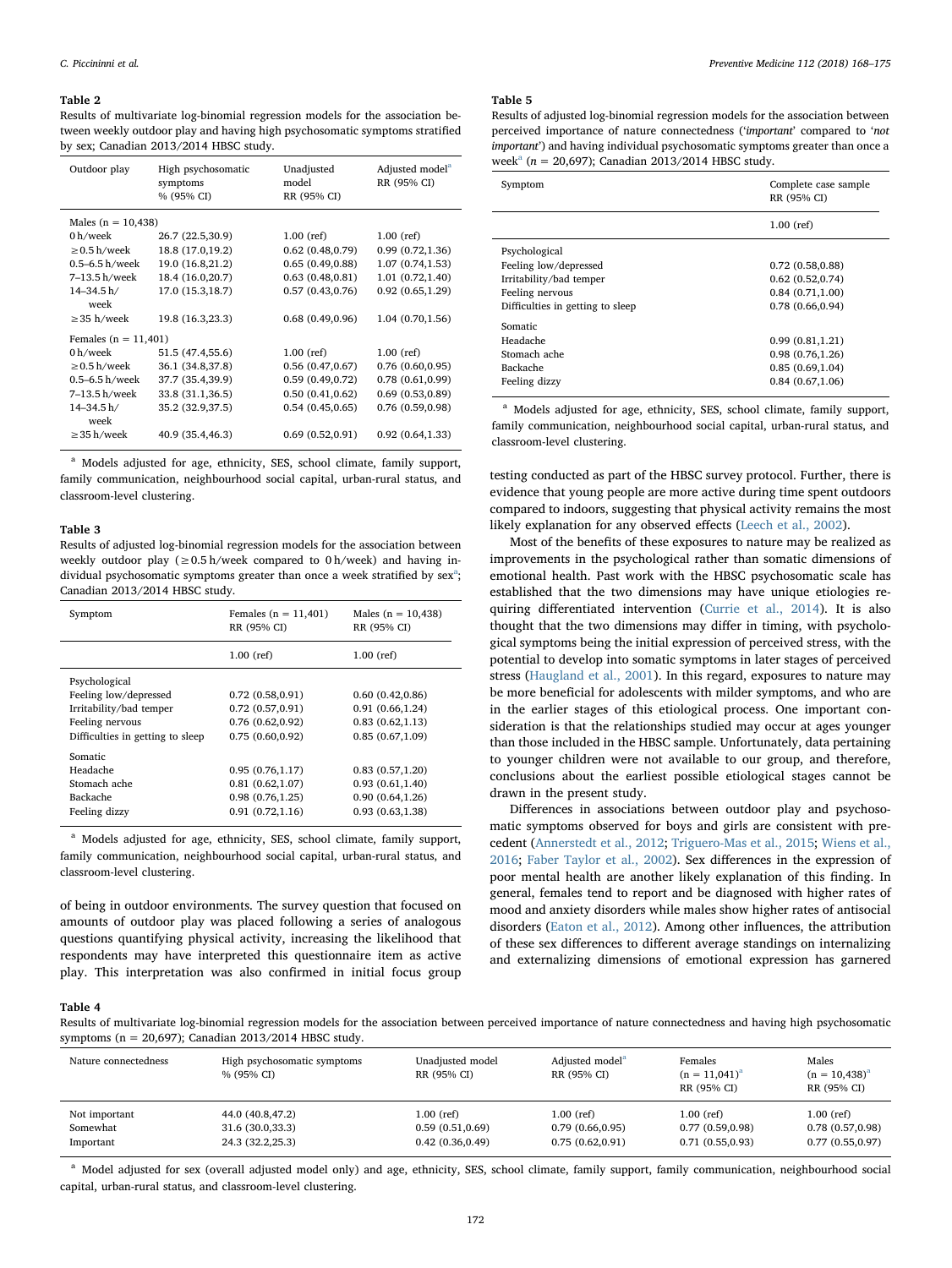substantial support ([Eaton et al., 2012\)](#page-6-46). Thus, it is possible that the findings would have been different if an externalizing measure such as antisocial or risky behaviour had been used, as this type of measure may provide a better indication of poor mental health among male adolescents. In addition to a tendency to internalize, excesses in symptoms among females have also been attributed to a stronger female disposition to attend to bodily cues and a greater willingness to report perceived symptoms to others [\(Gijsbers Van Wijk and Kolk,](#page-6-47) [1997;](#page-6-47) [Barsky et al., 2001\)](#page-5-8). Past research has also suggested that certain aspects of males' tendency to externalize may actually protect adolescent boys against developing some of the symptoms included in the psychological dimension of the scale [\(Chaplin and Aldao, 2013](#page-6-48)). For these reasons, the use of different cut-off values for males and females to be classified as having high psychosomatic symptoms may be warranted.

Strengths and limitations of our analysis warrant comment. We considered both the usage of outdoor space and subjective feelings of connectedness to nature in a series of novel analyses. Many past studies ([Huynh et al., 2013;](#page-6-14) [Kytta et al., 2012](#page-6-15); [Maas et al., 2009a;](#page-6-16) [van den Berg](#page-7-4) [et al., 2015](#page-7-4); [de Vries et al., 2003;](#page-6-17) [Corraliza et al., 2012\)](#page-6-18) have used geographic measures to indicate the amount of natural space in the area surrounding participants' homes or schools, which does not take usage of and self-perceptions of the importance of nature into account. Measures used in this study are more likely sensitive to the lived experiences of young people, who use and perceive nature differently from adults and who may be subject to parental control of their decision making on where, when, and how they interact with the outdoors, regardless of the amount of natural space in the surrounding area. Because of its large sample size, the study also had sufficient power to identify existing associations in a robust and national analysis. In terms of limitations, since outdoor activity or connections to nature may be considered socially desirable, respondents may have overestimated their participation. This may have resulted in bias in the form of underestimation of observed effect estimates, assuming social desirability was non-differential according to the presence of psychosomatic symptoms. Second, recalled measures are prone to error, which can alter the likelihood of identifying associations. Third, because crosssectional designs measure both the exposure and outcome at a single time point, these designs do not allow for confirmation of temporality, and therefore, causality. It is plausible that poor emotional health among adolescents may impact their usage of and feelings towards the outdoors, resulting in reverse causality. Further, the outcome of high psychosomatic symptoms may also have preceded engagement in outdoor activities. However, in studies of nature and health, the most common, cited theoretical frameworks [\(Mitchell, 2013;](#page-6-42) [Ulrich, 1979](#page-7-15); [Kaplan and Kaplan, 1989](#page-6-49); [Pretty et al., 2007](#page-7-16); [Thompson Coon et al.,](#page-7-17) [2011;](#page-7-17) [Richardson et al., 2013](#page-7-18); [Sugiyama et al., 2008](#page-7-19); [Maas et al.,](#page-6-50) [2009b;](#page-6-50) [Townsend and Weerasuriya, 2010](#page-7-20); [Wilson,](#page-7-21) 1984) do state that measures of mood, stress and other components of mental health should be considered as outcomes. In addition, both experimental and longitudinal designs also have their own inherent methodological challenges, including cost and challenges in following large groups of children over time. Experimental study designs are challenged by the need to randomize children to exposure to the outdoors, which can be impractical. Finally, measuring and controlling for important covariates have been identified as a methodological gap in past research on nature and mental health. Though we attempted to control for most potential confounders, there are likely other factors that contribute to the risk of poor mental health, such as having a history of mental illness, which were not measured on the HBSC [\(Howren and Suls, 2011\)](#page-6-51).

This is not the first study to conclude that exposure to nature may constitute an effective strategy for preventing poor mental health at the population level; [\(Shanahan et al., 2016;](#page-7-12) [Gill, 2014](#page-6-52); [Chawla, 2015\)](#page-6-53) nonetheless, this study adds evidence on the unique experiences of young people. Increased participation in outdoor activities during childhood and adolescence has been found to increase the likelihood of

making longer and more frequent visits to green spaces in adulthood ([Pretty et al., 2009;](#page-7-22) [Wells and Lekies, 2006;](#page-7-23) [Snell et al., 2016;](#page-7-24) [Collado](#page-6-54) [et al., 2013](#page-6-54)). In contrast, low levels of contact with nature during this critical developmental window have been shown to track across the life course, and have a detrimental effect on future health and well-being ([Pretty et al., 2007](#page-7-16); [Pretty et al., 2009](#page-7-22); [Wells and Lekies, 2006](#page-7-23); [Snell](#page-7-24) [et al., 2016\)](#page-7-24). For female adolescents, spending time outdoors may constitute an affordable and widely accessible way to promote mental well-being and provide a buffer against developing poor mental health. For all adolescents, nature contact may promote mental well-being through its positive effect on nature connectedness ([Collado et al.,](#page-6-54) [2013;](#page-6-54) [Kamitsis and Francis, 2013;](#page-6-55) [Mayer et al., 2009](#page-6-56)). Strategies that aim to foster this intricate link, while addressing barriers to outdoor play and nature connectedness, may prove particularly beneficial.

# Acknowledgments

We thank members of the international and national HBSC team. International coordinator of the HBSC survey is Dr. Jo Inchley, University of St. Andrews, Scotland. The international databank manager is Dr. Oddrun Samdal, University of Bergen, Norway. The Canadian principal investigators of the 2014 HBSC were Drs. John Freeman and William Pickett, Queen's University, and its national coordinator was Matthew King.

#### Funding

The Public Health Agency of Canada funded Cycle 7 of the Health Behaviour in School-aged Children Survey in Canada (Contract CD016- 123017). Additional support for this analysis included operating grants from the Canadian Institutes of Health Research (CIHR; Grants MOP 97962; MOP 341188) and CIHR with the Heart and Stroke Foundation of Canada (PCR 101415). The funders had no role in study design, data collection and analysis, decision to publish, or preparation of the manuscript. Caroline Piccininni was supported by a Canadian Institutes of Health Research Frederick Banting and Charles Best Canada Graduate Scholarship Masters Award.

### Conflicts of interest

The authors have no conflicts of interest to declare.

#### References

- <span id="page-5-4"></span>Aarts, M.-J., de Vries, S.I., van Oers, H.A.M., Schuit, A.J., 2012. Outdoor play among children in relation to neighborhood characteristics: a cross-sectional neighborhood observation study. Int. J. Behav. Nutr. Phys. Act. 9, 98. [http://dx.doi.org/10.1186/](http://dx.doi.org/10.1186/2046-1682-4-13) [2046-1682-4-13](http://dx.doi.org/10.1186/2046-1682-4-13).
- <span id="page-5-7"></span>Annerstedt, M., Östergren, P.-O., Björk, J., Grahn, P., Skärbäck, E., Währborg, P., 2012. Green qualities in the neighbourhood and mental health – results from a longitudinal cohort study in Southern Sweden. BMC Public Health 12 (337). [http://dx.doi.org/10.](http://dx.doi.org/10.1186/1471-2458-12-337) [1186/1471-2458-12-337.](http://dx.doi.org/10.1186/1471-2458-12-337)
- <span id="page-5-2"></span>Astell-Burt, T., Mitchell, R., Hartig, T., 2014a. The association between green space and mental health varies across the lifecourse. A longitudinal study. J. Epidemiol. Community Health 68, 578–583. [http://dx.doi.org/10.1136/jech-2013-203767.](http://dx.doi.org/10.1136/jech-2013-203767)
- <span id="page-5-5"></span>Astell-Burt, T., Feng, X., Mavoa, S., Badland, H.M., Giles-Corti, B., 2014b. Do low-income neighbourhoods have the least green space? A cross-sectional study of Australia's most populous cities. BMC Public Health 14 (292). [http://dx.doi.org/10.1186/1471-](http://dx.doi.org/10.1186/1471-2458-14-292) [2458-14-292.](http://dx.doi.org/10.1186/1471-2458-14-292)
- <span id="page-5-8"></span>[Barsky, A.J., Peekna, H.M., Borus, J.F., 2001. Somatic symptom reporting in men and](http://refhub.elsevier.com/S0091-7435(18)30131-2/rf0025) [women. J. Gen. Intern. Med. 16 \(4\), 266](http://refhub.elsevier.com/S0091-7435(18)30131-2/rf0025)–275.
- <span id="page-5-0"></span>Barton, J., Pretty, J., 2010. What is the best dose of nature and green exercise for improving mental health? A multi-study analysis. Environ. Sci. Technol. 44, 3947–3955. <http://dx.doi.org/10.1021/es903183r>.
- <span id="page-5-1"></span>Barton, J., Bragg, R., Pretty, J., Roberts, J., Wood, C., 2016. The wilderness expedition: an effective life course intervention to improve young people's well-being and connectedness to nature. J. Exp. Educ. 39 (391), 59–72. [http://dx.doi.org/10.1177/](http://dx.doi.org/10.1177/1053825915626933) [1053825915626933.](http://dx.doi.org/10.1177/1053825915626933)
- <span id="page-5-6"></span>Beale, C., 2004. Measuring rurality: Rural-urban continuum codes. United States Department of Agriculture, Economic Research Service. [http://www.ers.usda.gov/](http://www.ers.usda.gov/briefing/Rurality/RuralUrbCon) briefi[ng/Rurality/RuralUrbCon.](http://www.ers.usda.gov/briefing/Rurality/RuralUrbCon)
- <span id="page-5-3"></span>Boyce, W.F., 2004. Young People in Canada: Their Health and Well-Being. [http://www.](http://www.phac-aspc.gc.ca/hp-ps/dca-dea/publications/hbsc-2004/index-eng.php)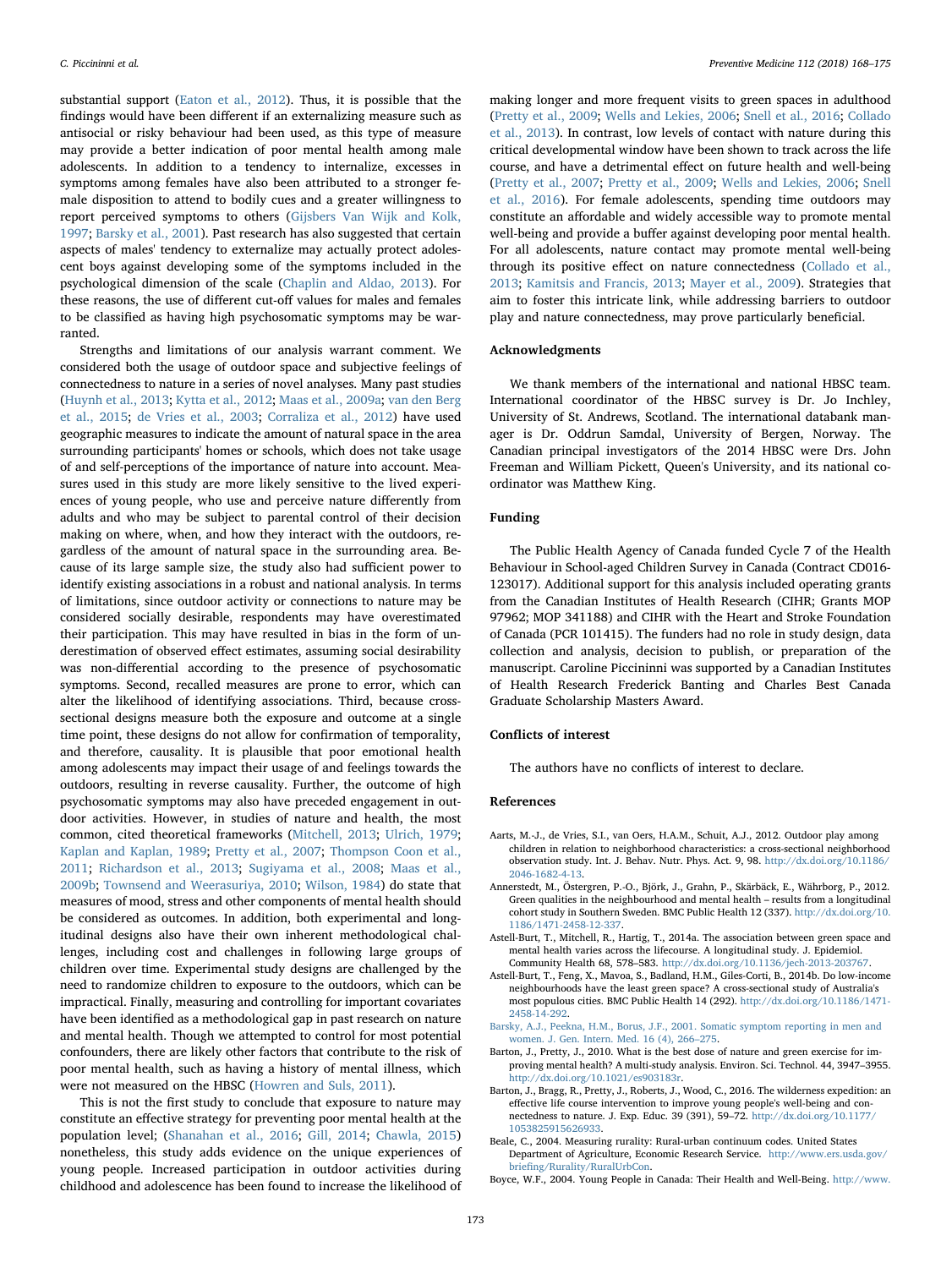[phac-aspc.gc.ca/hp-ps/dca-dea/publications/hbsc-2004/index-eng.php](http://www.phac-aspc.gc.ca/hp-ps/dca-dea/publications/hbsc-2004/index-eng.php).

<span id="page-6-20"></span><span id="page-6-9"></span>[Boyce, W.F., King, M.A., Roche, J., 2008. Healthy Settings for Young People in Canada](http://refhub.elsevier.com/S0091-7435(18)30131-2/rf0050). Canadian Mental Health Associations [http://www.cmha.ca/media/fast-facts-about](http://www.cmha.ca/media/fast-facts-about-mental-illness/#.WZgu6a2ZPVo)[mental-illness/#.WZgu6a2ZPVo](http://www.cmha.ca/media/fast-facts-about-mental-illness/#.WZgu6a2ZPVo), Accessed date: 12 March 2018.

- <span id="page-6-48"></span>Chaplin, T.M., Aldao, A., 2013. Gender differences in emotion expression in children: a meta-analytic review. Psychol. Bull. 139 (4), 735–765. [http://dx.doi.org/10.1037/](http://dx.doi.org/10.1037/a0030737) [a0030737.](http://dx.doi.org/10.1037/a0030737)
- <span id="page-6-53"></span>Chawla, L., 2015. Benefits of nature contact for children. J. Plan. Lit. 30 (4), 433–452. [http://dx.doi.org/10.1177/0885412215595441.](http://dx.doi.org/10.1177/0885412215595441)
- <span id="page-6-54"></span>Collado, S., Staats, H., Corraliza, J.A., 2013. Experiencing nature in children's summer camps: affective, cognitive and behavioural consequences. J. Environ. Psychol. 33, 37–44. [http://dx.doi.org/10.1016/j.jenvp.2012.08.002.](http://dx.doi.org/10.1016/j.jenvp.2012.08.002)
- <span id="page-6-18"></span>Corraliza, J., Collado, S., Bethelmy, L., 2012. Nature as a moderator of stress in urban children. Procedia. Soc. Behav. Sci. 38, 253–263. [http://dx.doi.org/10.1016/j.](http://dx.doi.org/10.1016/j.sbspro.2012.03.347) [sbspro.2012.03.347](http://dx.doi.org/10.1016/j.sbspro.2012.03.347).
- <span id="page-6-12"></span>[Craig, W., Pepler, D., 2014. Trends in Healthy Development and Healthy Relationships:](http://refhub.elsevier.com/S0091-7435(18)30131-2/rf0080) [Trends Analysis of Canadian Data from the Health Behaviour in School- Aged](http://refhub.elsevier.com/S0091-7435(18)30131-2/rf0080) [Children \(HBSC\).](http://refhub.elsevier.com/S0091-7435(18)30131-2/rf0080)
- <span id="page-6-21"></span>Currie, C., Gabhainn, S.N., Godeau, E., International HBSC Network Coordinating Committee, 2009. The health behaviour in school-aged children: WHO collaborative cross-national (HBSC) study: origins, concept, history and development 1982–2008. Int. J. Public Health 54, S131–S139. [http://dx.doi.org/10.1007/s00038-009-5404-x.](http://dx.doi.org/10.1007/s00038-009-5404-x)
- <span id="page-6-26"></span>Currie, C., Inchley, J., Molcho, M., Lenzi, M., Weselska, Z., Wild, F., 2014. Health Behaviour in School-Aged Children (HBSC) Study Protocol: Background, Methodology, and Mandatory Items for the 2013/2014 Survey. St Andrews University, Scotland. [http://www.hbsc.org.](http://www.hbsc.org)
- <span id="page-6-4"></span>[Cyranowski, J.M., Frank, E., Young, E., Shear, M.K., 2000. Adolescent onset of the gender](http://refhub.elsevier.com/S0091-7435(18)30131-2/rf0095) diff[erence in lifetime rates of major depression: a theoretical model. Arch. Gen.](http://refhub.elsevier.com/S0091-7435(18)30131-2/rf0095) [Psychiatry 57 \(1\), 21](http://refhub.elsevier.com/S0091-7435(18)30131-2/rf0095)–27.
- <span id="page-6-35"></span>Dadvand, P., Bartoll, X., Basagaña, X., et al., 2016. Green spaces and general health: roles of mental health status, social support, and physical activity. Environ. Int. 91, 161–167. <http://dx.doi.org/10.1016/j.envint.2016.02.029>.
- <span id="page-6-17"></span>de Vries, S., Verheij, R.A., Groenewegen, P.P., Spreeuwenberg, P., 2003. Natural environments — healthy environments? An exploratory analysis of the relationship between greenspace and health. Environ. Plan. A 35, 1717–1731. [http://dx.doi.org/](http://dx.doi.org/10.1068/a35111) [10.1068/a35111](http://dx.doi.org/10.1068/a35111).
- <span id="page-6-2"></span>[Driessnack, Martha A., 2009. Children and nature-de](http://refhub.elsevier.com/S0091-7435(18)30131-2/rf0110)ficit disorder. J. Spec. Pediatr. Nurs. [14 \(1\), 73](http://refhub.elsevier.com/S0091-7435(18)30131-2/rf0110)–75.
- <span id="page-6-46"></span>Eaton, N.R., Keyes, K.M., Krueger, R.F., et al., 2012. An invariant dimensional liability model of gender differences in mental disorder prevalence: evidence from a national sample. J. Abnorm. Psychol. 121 (1), 282–288. [http://dx.doi.org/10.1037/](http://dx.doi.org/10.1037/a0024780.An) [a0024780.An.](http://dx.doi.org/10.1037/a0024780.An)
- <span id="page-6-45"></span>Faber Taylor, A., Kuo, F.E., Sullivan, W.C., 2002. Views of nature and self-discipline: evidence from inner city children. J. Environ. Psychol. 22, 49–63. [http://dx.doi.org/](http://dx.doi.org/10.1006/jevp.2001.0241) [10.1006/jevp.2001.0241](http://dx.doi.org/10.1006/jevp.2001.0241).
- <span id="page-6-11"></span>Freeman, J.G., King, M., Pickett, W., 2011a. The health of Canada's young people: a mental health. Focus 1–194. [http://site.ebrary.com/lib/queen/reader.action?](http://site.ebrary.com/lib/queen/reader.action?docID=10545263)  $docID = 10545263$ .
- <span id="page-6-31"></span>[Freeman, J., King, M., Pickett, W., 2011b. Protective roles of home and school environ](http://refhub.elsevier.com/S0091-7435(18)30131-2/rf0130)[ments for the health of young Canadians. J. Epidemiol. Community Health 65,](http://refhub.elsevier.com/S0091-7435(18)30131-2/rf0130) 438–[444](http://refhub.elsevier.com/S0091-7435(18)30131-2/rf0130).
- <span id="page-6-22"></span>Freeman, J.G., King, M., Pickett, W., 2016. Health behaviour in school-aged children (HBSC) in Canada: focus on relationships. [http://healthycanadians.gc.ca/](http://healthycanadians.gc.ca/publications/science-research-sciences-recherches/health-behaviour-children-canada-2015-comportements-sante-jeunes/index-eng.php#c15) [publications/science-research-sciences-recherches/health-behaviour-children](http://healthycanadians.gc.ca/publications/science-research-sciences-recherches/health-behaviour-children-canada-2015-comportements-sante-jeunes/index-eng.php#c15)[canada-2015-comportements-sante-jeunes/index-eng.php#c15](http://healthycanadians.gc.ca/publications/science-research-sciences-recherches/health-behaviour-children-canada-2015-comportements-sante-jeunes/index-eng.php#c15).
- <span id="page-6-47"></span>Gijsbers Van Wijk, C.M.T., Kolk, A.M., 1997. Sex differences in physical symptoms: the contribution of symptom perception theory. Soc. Sci. Med. 45 (2), 231–246. [http://](http://dx.doi.org/10.1016/S0277-9536(96)00340-1) [dx.doi.org/10.1016/S0277-9536\(96\)00340-1.](http://dx.doi.org/10.1016/S0277-9536(96)00340-1)
- <span id="page-6-52"></span>Gill, T., 2014. The benefits of children's engagement with nature: a systematic literature review. Child Youth Environ. 24 (2), 10–34. [http://dx.doi.org/10.7721/chilyoutenvi.](http://dx.doi.org/10.7721/chilyoutenvi.24.2.0010) [24.2.0010](http://dx.doi.org/10.7721/chilyoutenvi.24.2.0010).
- <span id="page-6-5"></span>[Goldbeck, L., Schmitz, T.G., Besier, T., Herschbach, P., Henrich, G., 2007. Life satisfaction](http://refhub.elsevier.com/S0091-7435(18)30131-2/rf0150) [decreases during adolescence. Qual. Life Res. 16 \(6\), 969](http://refhub.elsevier.com/S0091-7435(18)30131-2/rf0150)–979.
- <span id="page-6-23"></span>Gomez, R., Fisher, J.W., 2003. Domains of spiritual well-being and development and validation of the spiritual well-being questionnaire. Personal. Individ. Differ. 35 (8), 1975–1991. [http://dx.doi.org/10.1016/S0191-8869\(03\)00045-X](http://dx.doi.org/10.1016/S0191-8869(03)00045-X).
- <span id="page-6-38"></span>Greenland, S., 1989. Commentary modeling and variable selection in epidemiologic analysis. Am. J. Public Health 79, 340–349. [http://www.medicine.mcgill.ca/](http://www.medicine.mcgill.ca/epidemiology/hanley/c678/greenlan.pdf) [epidemiology/hanley/c678/greenlan.pdf](http://www.medicine.mcgill.ca/epidemiology/hanley/c678/greenlan.pdf), Accessed date: 19 April 2017.
- <span id="page-6-27"></span>Haugland, S., Wold, B., 2001. Subjective health complaints in adolescence— reliability and validity of survey methods. J. Adolesc. 24, 611–624. [http://dx.doi.org/10.1006/](http://dx.doi.org/10.1006/jado.2000.0393) [jado.2000.0393.](http://dx.doi.org/10.1006/jado.2000.0393)
- <span id="page-6-44"></span>[Haugland, S., Wold, B., Stevenson, J., Aaro, L.E., Woynarowska, B., 2001. Subjective](http://refhub.elsevier.com/S0091-7435(18)30131-2/rf0170) [health complaints in adolescence. A cross-national comparison of prevalence and](http://refhub.elsevier.com/S0091-7435(18)30131-2/rf0170) [dimensionality. Eur. J. Pub. Health 11 \(1\), 4](http://refhub.elsevier.com/S0091-7435(18)30131-2/rf0170)–10.
- <span id="page-6-25"></span>[Hetland, J., Torsheim, T.T., Aaro, L.E.A., 2002. Subjective health complaints in adoles](http://refhub.elsevier.com/S0091-7435(18)30131-2/rf0175)[cence: dimensional structure and variation across gender and age. Scand. J Public](http://refhub.elsevier.com/S0091-7435(18)30131-2/rf0175) [Health 30 \(14\), 223](http://refhub.elsevier.com/S0091-7435(18)30131-2/rf0175)–230.
- <span id="page-6-51"></span>Howren, M.B., Suls, J., 2011. The symptom perception hypothesis revised: depression and anxiety play different roles in concurrent and retrospective physical symptom reporting. J. Pers. Soc. Psychol. 100 (1), 182–195. [http://dx.doi.org/10.1037/](http://dx.doi.org/10.1037/a0021715) [a0021715.](http://dx.doi.org/10.1037/a0021715)
- <span id="page-6-14"></span>Huynh, Q., Craig, W., Janssen, I., Pickett, W., 2013 Apr 29. Exposure to public natural space as a protective factor for emotional well-being among young people in Canada. BMC Public Health 13, 407. <http://dx.doi.org/10.1186/1471-2458-13-407>.

<span id="page-6-10"></span>Iannotti, R.J., Janssen, I., Haug, E., Kololo, H., Annaheim, B., Borraccino, A., 2009 Sep.

HBSC physical activity focus group. Interrelationships of adolescent physical activity, screen-based sedentary behaviour, and social and psychological health. Int. J. Public Health 54 (Suppl. 2), 191–198. <http://dx.doi.org/10.1007/s00038-009-5410-z>.

- <span id="page-6-55"></span>Kamitsis, [I., Francis, A.J.P., 2013. Spirituality mediates the relationship between en](http://refhub.elsevier.com/S0091-7435(18)30131-2/rf0195)[gagement with nature and psychological well-being. J. Environ. Psychol. 36,](http://refhub.elsevier.com/S0091-7435(18)30131-2/rf0195) 136–[143](http://refhub.elsevier.com/S0091-7435(18)30131-2/rf0195).
- <span id="page-6-49"></span>Kaplan, R., Kaplan, S., 1989. The experience of nature: a psychological. Perspective. <http://dx.doi.org/10.1177/030913259201600333>.
- <span id="page-6-41"></span>Kerr, J., Marshall, S., Godbole, S., et al., 2012. The relationship between outdoor activity and health in older adults using GPS. Int. J. Environ. Res. Public Health 9, 4615–4625. <http://dx.doi.org/10.3390/ijerph9124615>.
- <span id="page-6-29"></span>Kimbro, R.T., Schachter, A., 2011. Neighborhood poverty and maternal fears of children's outdoor play. Fam. Relat. 60 (4), 461–475. [http://dx.doi.org/10.1111/j.1741-3729.](http://dx.doi.org/10.1111/j.1741-3729.2011.00660.x) [2011.00660.x.](http://dx.doi.org/10.1111/j.1741-3729.2011.00660.x)
- <span id="page-6-7"></span>Kinnunen, P., Laukkanen, E., Kylmä, J., 2010. Associations between psychosomatic symptoms in adolescence and mental health symptoms in early adulthood. Int. J. Nurs. Pract. 16, 43–50. <http://dx.doi.org/10.1111/j.1440-172X.2009.01782.x>.

<span id="page-6-6"></span>[Koivumaa-Honkanen, H., Honkanen, R., Viinamaeki, H., Heikkilae, K., Kaprio, J.,](http://refhub.elsevier.com/S0091-7435(18)30131-2/rf0220) [Koskenvuo, M., 2001. Life satisfaction and suicide: a 20-year follow-up study. Am. J.](http://refhub.elsevier.com/S0091-7435(18)30131-2/rf0220) [Psychiatr. 158 \(3\), 433](http://refhub.elsevier.com/S0091-7435(18)30131-2/rf0220)–439.

- <span id="page-6-15"></span>Kytta, A.M., Broberg, A.K., Kahila, M.H., 2012. Urban environment and children's active lifestyle: SoftGIS revealing children's behavioral patterns and meaningful places. Am. J. Health Promot. 26 (5), e137–e149. [http://dx.doi.org/10.4278/ajhp.100914-](http://dx.doi.org/10.4278/ajhp.100914-QUAN-310) [QUAN-310.](http://dx.doi.org/10.4278/ajhp.100914-QUAN-310)
- <span id="page-6-28"></span>Langton, E.G., Collishaw, S., Goodman, R., Pickles, A., Maughan, B., 2011. An emerging income differential for adolescent emotional problems. J. Child Psychol. Psychiatry Allied Discip. 52 (10), 1081–1088. [http://dx.doi.org/10.1111/j.1469-7610.2011.](http://dx.doi.org/10.1111/j.1469-7610.2011.02447.x) [02447.x.](http://dx.doi.org/10.1111/j.1469-7610.2011.02447.x)
- <span id="page-6-43"></span>Leech, J.A., Nelson, W.C., Burnett, R.T., Aaron, S., Raizenne, M.E., 2002. It's about time: a comparison of Canadian and American time-activity patterns. J. Expo. Anal. Environ. Epidemiol. 12, 427–432. <http://dx.doi.org/10.1038/sj.jea.7500244>.
- <span id="page-6-36"></span>Leslie, E., Cerin, E., 2008. Are perceptions of the local environment related to neighbourhood satisfaction and mental health in adults? Prev. Med. 47, 273–278. [http://](http://dx.doi.org/10.1016/j.ypmed.2008.01.014) [dx.doi.org/10.1016/j.ypmed.2008.01.014](http://dx.doi.org/10.1016/j.ypmed.2008.01.014).
- <span id="page-6-33"></span>Levin, K.A., Currie, C., 2003. Family structure, mother-child communication, father-child communication, and adolescent life satisfaction: a cross-sectional multilevel analysis. Health Educ. Young Consum. J. Child Serv. Iss. Health Educ. 110 (3), 152–168. [http://dx.doi.org/10.1108/09654281011038831.](http://dx.doi.org/10.1108/09654281011038831) (Accessed May 24, 2016).
- <span id="page-6-34"></span>Levin, K.A., Dallago, L., Currie, C., 2012. The association between adolescent life satisfaction, family structure, family affluence and gender differences in parent–child communication. Soc. Indic. Res. 106, 287–305. [http://dx.doi.org/10.1007/s11205-](http://dx.doi.org/10.1007/s11205-011-9804-y) [011-9804-y](http://dx.doi.org/10.1007/s11205-011-9804-y).
- <span id="page-6-1"></span>[Louv, R., 2005. Last Child in the Woods. Richard Louv.](http://refhub.elsevier.com/S0091-7435(18)30131-2/rf0255)
- <span id="page-6-16"></span>Maas, J., Verheij, R.A., de Vries, S., Spreeuwenberg, P., Schellevis, F.G., Groenewegen, P.P., 2009a. Morbidity is related to a green living environment. J. Epidemiol. Community Health 63 (12), 967–973. [http://dx.doi.org/10.1136/jech.2008.079038.](http://dx.doi.org/10.1136/jech.2008.079038)
- <span id="page-6-50"></span>Maas, J., van Dillen, S.M.E., Verheij, R.A., Groenewegen, P.P., 2009b. Social contacts as a possible mechanism behind the relation between green space and health. Health Place 15, 586–595. <http://dx.doi.org/10.1016/j.healthplace.2008.09.006>.
- <span id="page-6-56"></span>Mayer, F.S., McPherson Frantz, C., Bruehlman-Senecal, E., Dolliver, K., 2009. Why is nature beneficial? The role of connectedness to nature. Environ. Behav. 41 (5), 607–643. [http://dx.doi.org/10.1177/0013916508319745.](http://dx.doi.org/10.1177/0013916508319745)
- <span id="page-6-0"></span>McCurdy, L.E., Winterbottom, K.E., Mehta, S.S., Roberts, J.R., 2010. Using nature and outdoor activity to improve children's health. Curr. Probl. Pediatr. Adolesc. Health Care. 40, 102–117. [http://dx.doi.org/10.1016/j.cppeds.2010.02.003.](http://dx.doi.org/10.1016/j.cppeds.2010.02.003)
- <span id="page-6-39"></span>McMahan, E.A., Estes, D., 2015. The effect of contact with natural environments on positive and negative affect: a meta-analysis. J. Posit. Psychol. 10 (6), 507–519. [http://](http://dx.doi.org/10.1080/17439760.2014.994224) [dx.doi.org/10.1080/17439760.2014.994224](http://dx.doi.org/10.1080/17439760.2014.994224).
- <span id="page-6-3"></span>Merikangas, K., He, J., Burstein, M., et al., 2011. Lifetime prevalence of mental disorders in US adolescents: results from the National Comorbidity Study-adolescent supplement. J. Am. Acad. Child Adolesc. Psychiatry 49 (10), 980–989. [http://dx.doi.org/](http://dx.doi.org/10.1016/j.jaac.2010.05.017.Lifetime) [10.1016/j.jaac.2010.05.017.Lifetime.](http://dx.doi.org/10.1016/j.jaac.2010.05.017.Lifetime)
- <span id="page-6-37"></span>Merlo, J., Chaix, B., Ohlsson, H., et al., 2006. A brief conceptual tutorial of multilevel analysis in social epidemiology: using measures of clustering in multilevel logistic regression to investigate contextual phenomena. J. Epidemiol. Community Health 60, 290–297. <http://dx.doi.org/10.1136/jech.2004.029454>.
- <span id="page-6-24"></span>Michaelson, V., Brooks, F., Jirásek, I., et al., 2016. Developmental patterns of adolescent spiritual health in six countries. SSM – Popul. Heal. 2, 294–303. [http://dx.doi.org/10.](http://dx.doi.org/10.1016/j.ssmph.2016.03.006) [1016/j.ssmph.2016.03.006](http://dx.doi.org/10.1016/j.ssmph.2016.03.006).
- <span id="page-6-42"></span>Mitchell, R., 2013. Is physical activity in natural environments better for mental health than physical activity in other environments? Soc. Sci. Med. 91, 130–134. [http://dx.](http://dx.doi.org/10.1016/j.socscimed.2012.04.012) [doi.org/10.1016/j.socscimed.2012.04.012](http://dx.doi.org/10.1016/j.socscimed.2012.04.012).
- <span id="page-6-13"></span>[Munoz, S.-A., 2009. Children in the Outdoors: a Literature Review. Australian Camps](http://refhub.elsevier.com/S0091-7435(18)30131-2/rf0305) [Association, Forres, Scotland](http://refhub.elsevier.com/S0091-7435(18)30131-2/rf0305).
- <span id="page-6-8"></span>Navaneelan, T., 2012. Suicide rates: an overview. In: Health at a Glance, Statistics Canada Catalogue No. 82-624-X, . [http://www.statcan.gc.ca/pub/82-624-x/2012001/](http://www.statcan.gc.ca/pub/82-624-x/2012001/article/11696-eng.htm) [article/11696-eng.htm,](http://www.statcan.gc.ca/pub/82-624-x/2012001/article/11696-eng.htm) Accessed date: 12 March 2018.
- <span id="page-6-40"></span>Nisbet, E.K., Zelenski, J.M., Murphy, S.A., 2011. Happiness is in our nature: exploring nature relatedness as a contributor to subjective well-being. J. Happiness Stud. 12, 303–322. <http://dx.doi.org/10.1007/s10902-010-9197-7>.
- <span id="page-6-30"></span><span id="page-6-19"></span>[O'Brien, L., 2005. Trees and Woodlands: Nature's Health Service \(Farnham, Surrey\).](http://refhub.elsevier.com/S0091-7435(18)30131-2/rf0320) . [Pahwa, P., Karunanayake, C.P., McCrosky, J., Thorpe, L., 2012. Longitudinal trends in](http://refhub.elsevier.com/S0091-7435(18)30131-2/rf0325) [mental health among ethnic groups in Canada. Chronic Dis. Inj. Can. 32 \(3\),](http://refhub.elsevier.com/S0091-7435(18)30131-2/rf0325) 164–[176](http://refhub.elsevier.com/S0091-7435(18)30131-2/rf0325).
- <span id="page-6-32"></span>Parsons, A., 2011. Young Children and Nature: Outdoor Play and Development, Experiences Fostering Environmental Consciousness, and the Implications on